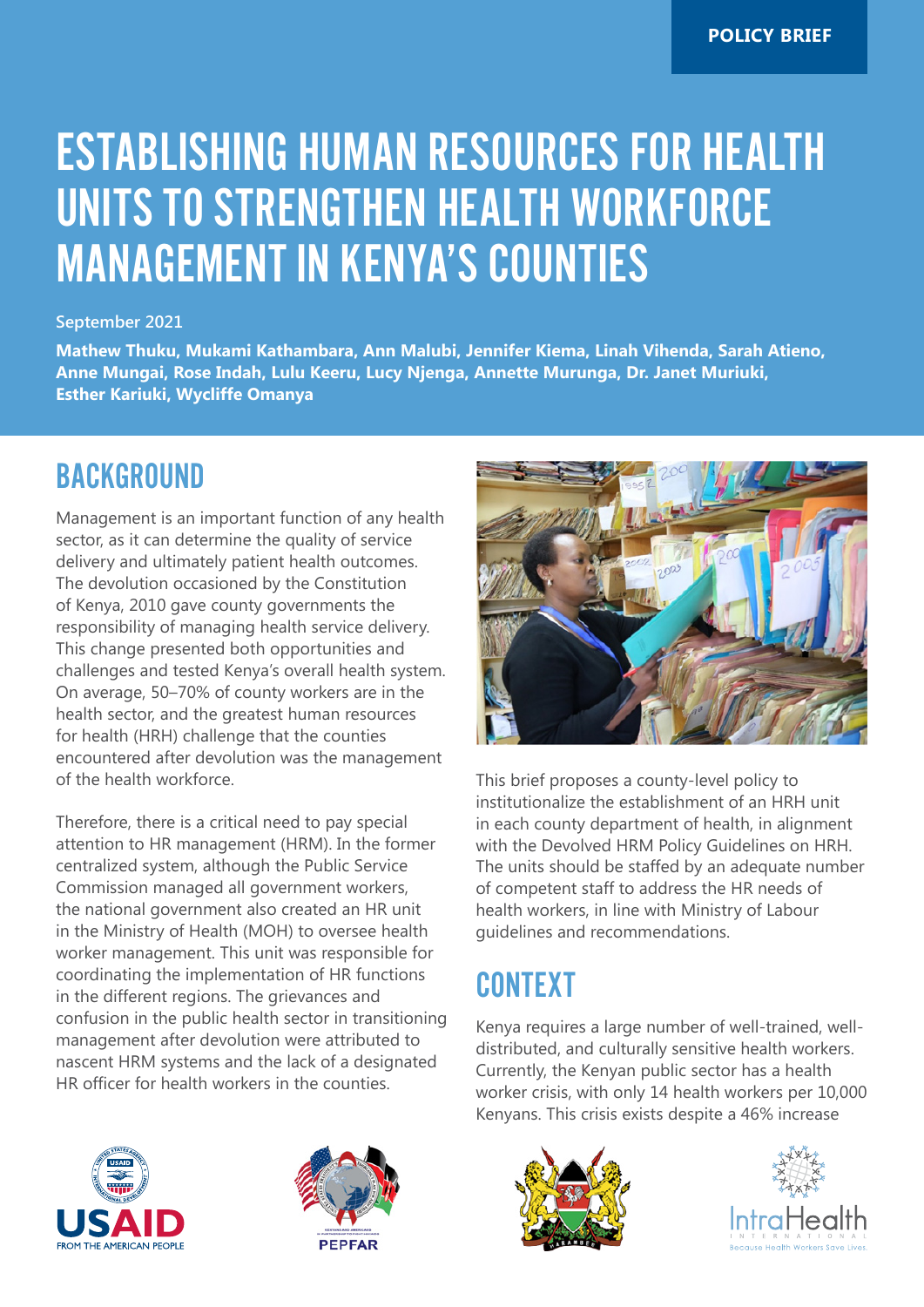in health workers since devolution, from 46,259 to 67,740. The shortage is exacerbated by health workers with an inappropriate skills mix, chronic absenteeism, and low morale; non-rationalized deployment and distribution, underperformance and low retention; insufficient domestic financing for employing more health workers; and the growing Kenyan population. Counties have struggled to understand and address the needs of health workers, leading to industrial unrest.

The HRH Kenya Mechanism, funded by USAID and implemented by IntraHealth International and its partners Amref Health Africa and Strathmore University Business School has worked to strengthen HRM to improve health outcomes. Working with county departments of health, the Mechanism has assisted 45 out of 47 counties to establish HRH units that are staffed with 189 HR officers of whom 152 (80.4%) have degrees or diplomas in HRM, as per the MOH competency framework and job profile. Significant progress has been realized at the county level after the establishment of the HRH units. The units have evolved as the center for HRH partner support, budget advocacy using an HRH budgeting checklist, HRH data for decision-making, county HRH maturity assessments, and HRH intervention sustainability on counties' journey to self-reliance. In many counties, results have varied depending on advocacy efforts, with functional HRH units having at least three qualified HR officers and a data analytics officer being the advocacy objective.

#### EMERGING RESULTS FROM IMPLEMENTING COUNTY HRH UNITS

Following the Mechanism's advocacy with the county departments of health, public service boards, and public service management, counties increased the number of HRH practitioners in their HRH units by 385%, from 39 in September 2016 to 189 in July 2021. This initiative received a major boost from the national government when, in April 2018, the Ministry of Labour, through the Cabinet Secretary, recommended the establishment of HRH units in the counties, led by an HR director. This endorsement was made in response to recommendations following a twoday stakeholders' forum in February 2018. The Mechanism supported convening the forum to deliberate on the main causes for health worker strikes in the country and to identify strategies to avert them in the future. The Mechanism

then developed a generic concept note for staffing the HRH units. Nairobi, Mombasa, and Nyamira counties customized the concept note to strengthen their HRH units, including establishing an HR director position. The respective county public service boards then approved the concept note, thus creating the position.

Overall, the HRH units have contributed to managing the health workforce and mitigating employee unrest. For example, through active involvement of the HRH units in the budgeting process, use of the HRH budgeting tool checklist, and HRH budget advocacy, Nairobi County realized a 15% increase in its HRH budget: from KES 295,576,472 in FY 2017/2018 to KES 339,959,400 in FY 2018/2019. The budget accounts for additional HRH activities, including promotion, recruitment, and performance management. Similarly, Mombasa County realized a 9.8% increase from KES 509,139,973 in FY 2017/2018 to KES 559,044,415 in FY 2018/2019, and Nakuru county 4% from KES 4,432,191,893 in FY 2017/2018 to KES 4,599,204,542 in FY 2019/2020 to support HRH activities over and above the salary budgetary allocation (e.g., funds for promotions, re-designations, retirement, succession planning, attrition, and staff replacements).

The HRH units, with the Mechanism's support, have been instrumental in customizing performance appraisal tools and guidelines and implementation of the staff performance appraisal process. These tools and guidelines define performance targets for health workers and measures put in place to enhance professional conduct with the goal of improving employee productivity and enhancing organizational performance.

In 27 counties, the HRH units have also led to the formation of work councils, a dialogue platform between sector trade union leaders and the county through which the trade union leaders and county health management teams are trained on employee relations. This system has created a pool of master trainers with enhanced capacity to hold consultative meetings with health sector trade unions and negotiate on employee relations, thus averting health worker strikes in a number of counties through negotiation.

The HRH units have also played a key role in fasttracking health worker promotions, rationalizing staffing of health workers using the World Health Organization's Workload Indicators of Staffing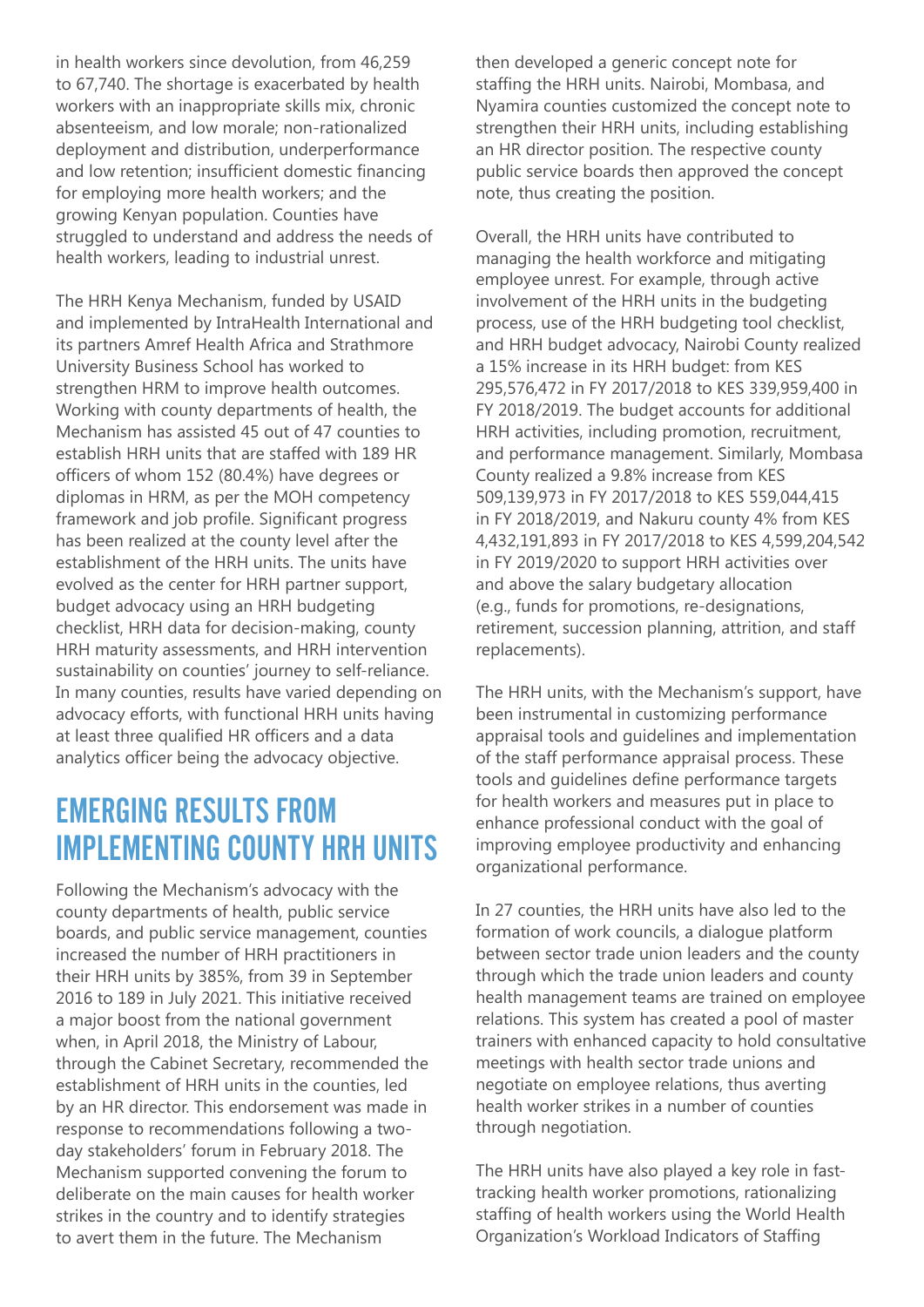Need (WISN) tool, managing human resources development (HRD) activities including conducting training needs assessments, customizing county training policy, uploading data to the Integrated Human Resources Information System (iHRIS), and producing HRH information dashboards for workforce planning and decision-making.

#### EXPECTED RESPONSIBILITIES OF COUNTY HRH UNITS

Going forward, we recommend that each county HRH unit will:

- Support recruitment and selection of health workers by carrying out workforce planning and forecasting. The unit will advise county management where and when more health workers are required to ensure equitable distribution to address staffing gaps to optimize health worker utilization and improve staff motivation, attraction, and retention.
- Manage ongoing staff training and development by conducting training needs assessments to identify performance requirements and the knowledge, skills, and abilities needed by the health department for the workforce to achieve the requirements. An effective training needs assessment will help direct resources to areas of greatest demand.
- Mediate conflicts that may arise between health workers and county government effectively through dissemination of key HRM policies and guidelines (e.g., employee relations guidelines, discipline manual) and, as needed, through the work council dialogue platform to promote harmonious working relationships. This will help enable the counties to reduce costs, increase productivity, and build a cohesive workforce by reducing absenteeism and health worker unrest and retaining top performers.
- Maintain a suitable work environment. The unit will ensure that health workers have a safe. clean, and healthy environment that promotes job satisfaction. Work environment drives performance and is a vital aspect of HRM.
- Disseminate, implement, and review HR policies and guidelines for the health sector. The unit will work with the county public service management department and the county public service board to identify changes in technology, laws and regulations and facilitate review of HR

policies and guidelines aimed at reducing legal costs and resolution time of regulatory issues and fostering harmonious work relationships.

#### RECOMMENDED ROLES WITHIN THE HRH UNITS

Figure 1 illustrates the proposed staff relationships within the HRH units. The HRH Manager is responsible for implementing all HR support as it relates to the county government's health service delivery function and reports to the County Chief Officer of Health. The HRH Manager's responsibilities include supporting implementation of HRH strategy and all HR policies, including those related to HRD, performance management, change management, and employee relations and welfare. They work closely with the County Human Resource Director/Manager to deliver proactive HR services and programs to support county health priorities and objectives.





The HRH Data Analytics Officer reports to the HRH Manager and is responsible for handson implementation of iHRIS to ensure accurate data for decision-making in the department of health. The role includes ensuring HRH data are collected, stored, and managed in a routine manner; interpreting data, analyzing results, and providing ongoing reports, both routine and ad hoc; developing and implementing HRH